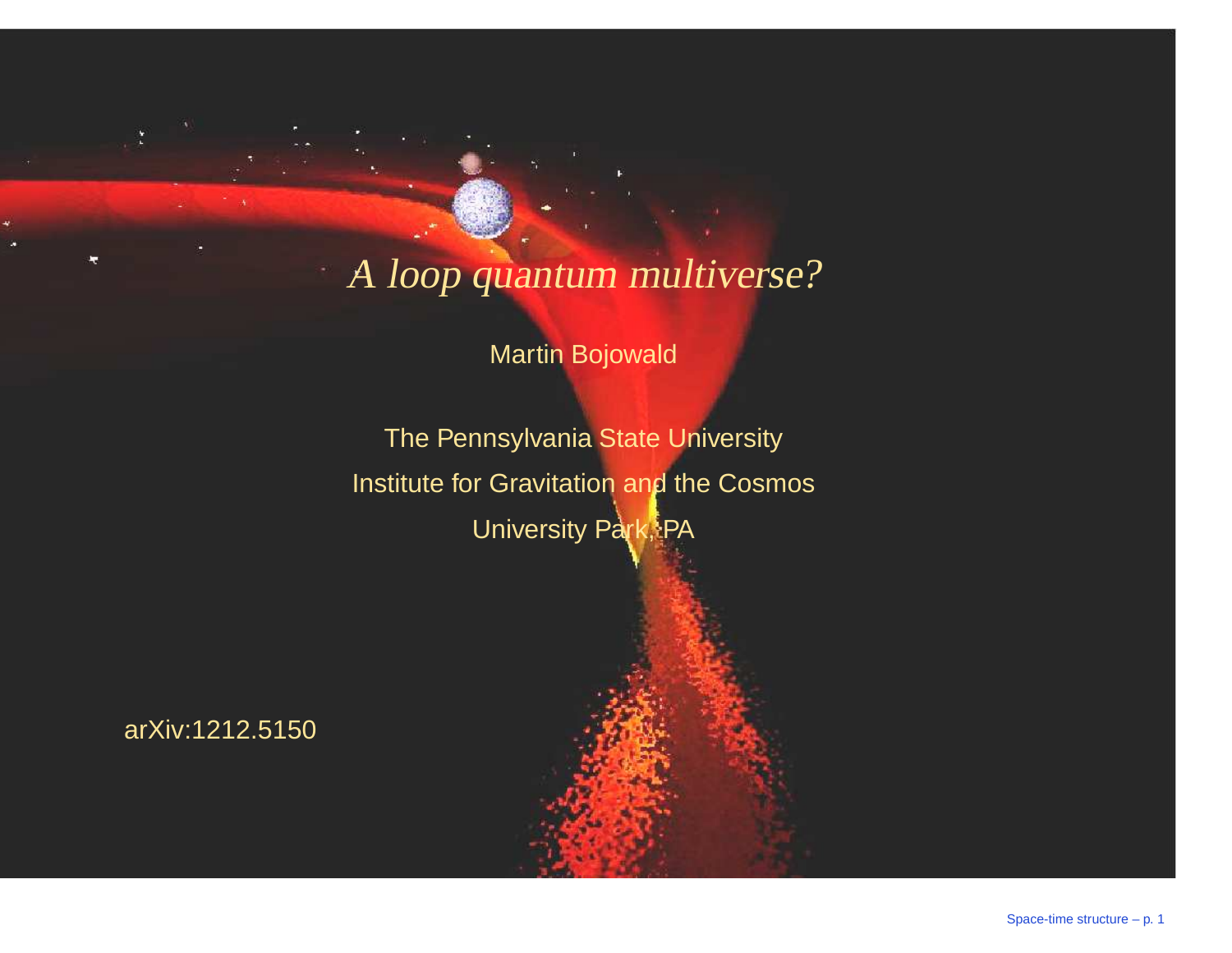



 $\longrightarrow$  Inhomogeneity builds up in collapsing universe.

→ If space viewed as patchwork of homogeneous pieces,<br>it must be refined in time to maintain good approximation it must be refined in time to maintain good approximation.

—→ Assume that homogeneous models are good for patch<br>evolution and bounce evolution and bounce. Patches that reach Planckian density earlier bounce sooner.

—→ Expanding regions embedded within still contracting<br>space-time. Causally separated? space-time. Causally separated?

(Picture similar to bubble nucleation in inflation.)

—→ Black holes may form and grow.<br>If singularity resolved, where does it If singularity resolved, where does it lead to?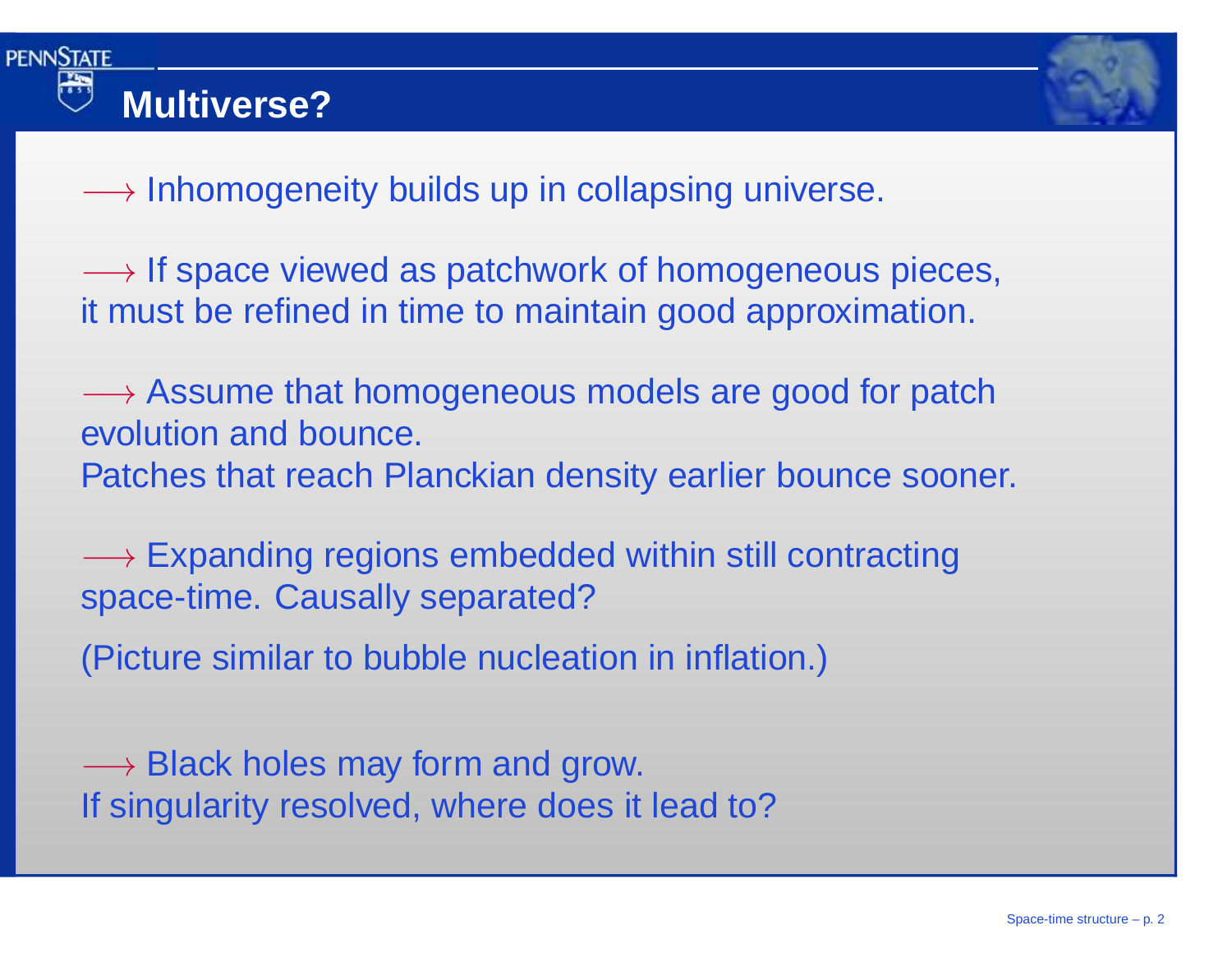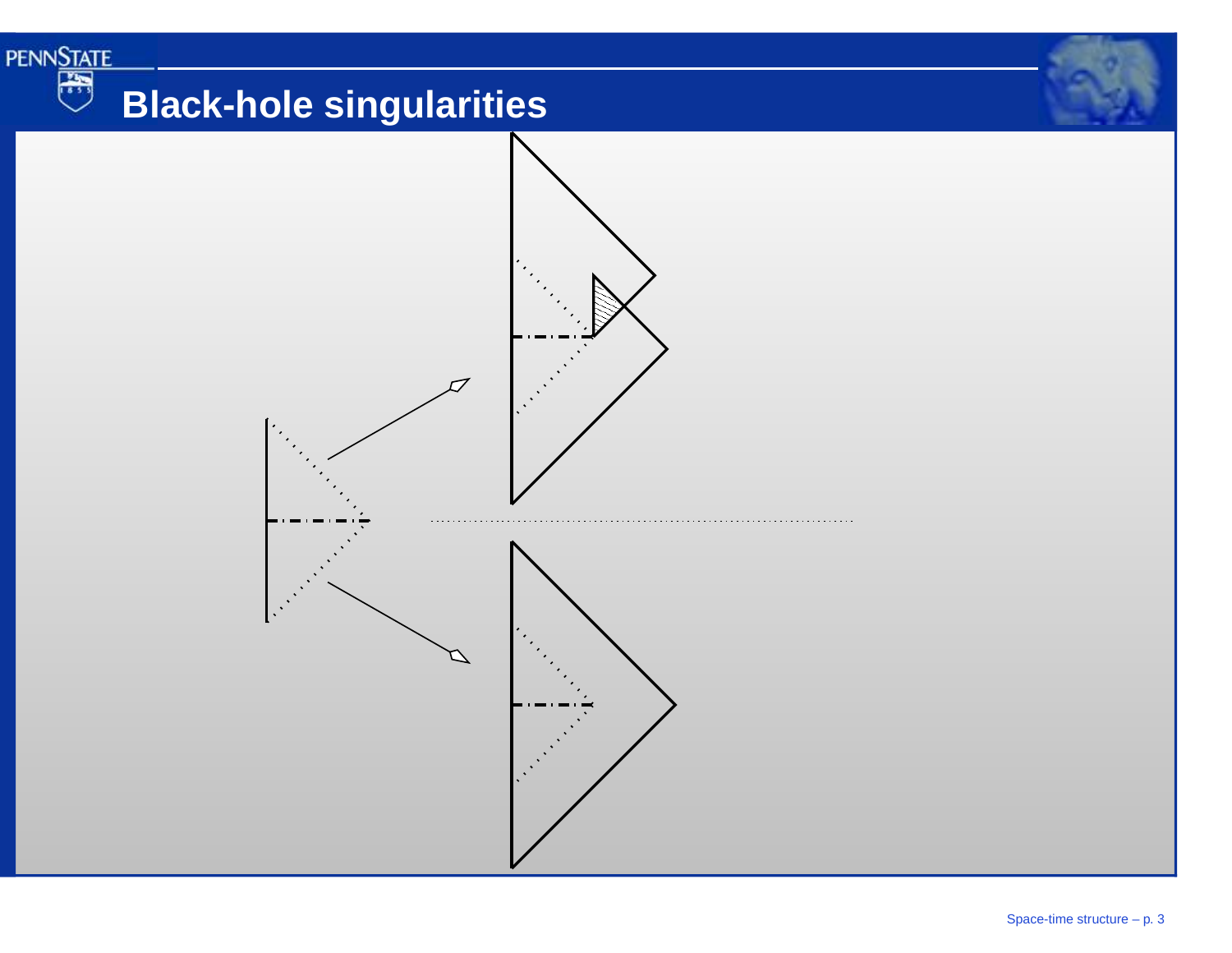



Singularity resolution in inhomogeneous situations may lead tomultiverse picture.

- $\longrightarrow$  Loss of predictivity.
- $\longrightarrow$  Inflation may not get started if inhomogeneity too large.

### Loop quantum cosmology: Bounce models.

- −→ But Planckian regime almost entirely unclear.
- → Quantum corrections tricky in inhomogeneous context:<br>strong consistency conditions from covariance strong consistency conditions from covariance.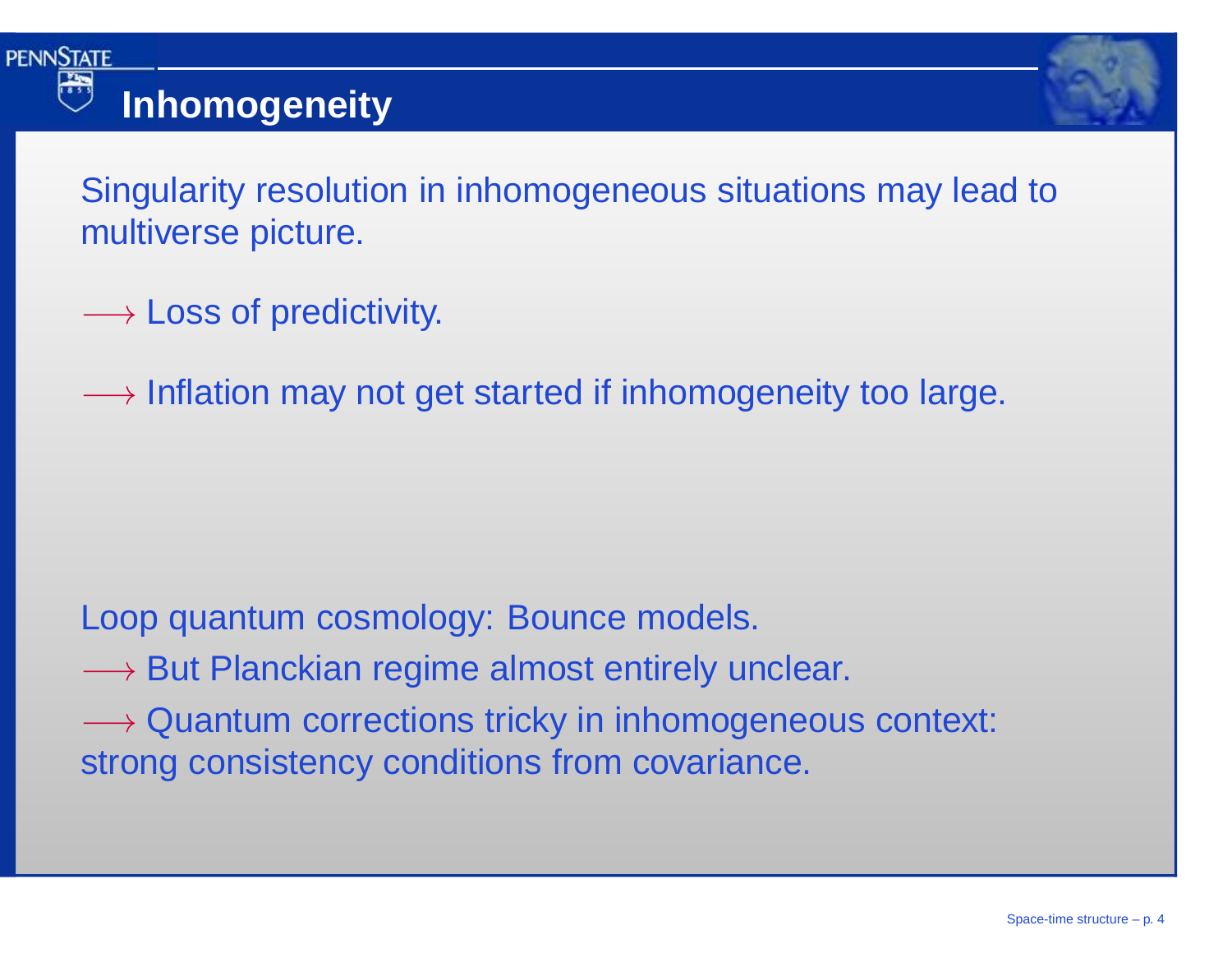Bounces in isotropic models simple consequence of modifiedFriedmann equation

> $\sin($  $\ell$  ${\mathcal H}$  $\left( \right)$ 2 $\overline{\ell^2}$  =  $8\pi G$  3 $\rho$

and analogous versions in homogeneous models. (Some length parameter  $\ell$ , perhaps Planck length.)

- $\rightarrow$  How do quantum corrections (higher curvature) interfere with modification motivated by quantum geometry?
- → How can modified homogeneous models be embedded within a consistent inhomogeneous space-time structure?

At the heart of quantum gravity: low-curvature limit and anomaly problem.

**Little bounce, big questions**

**PENNSTATE**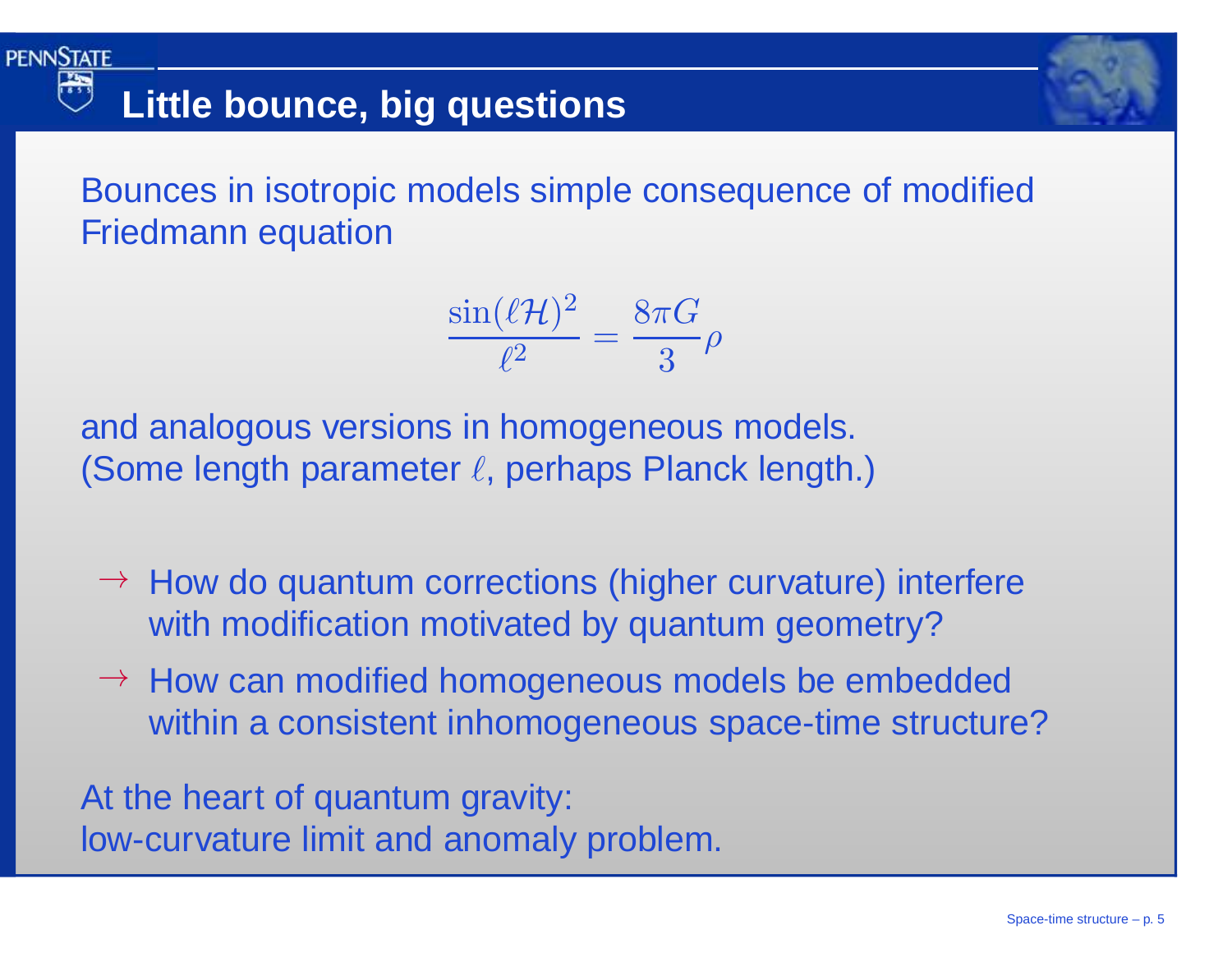



Holonomies corrections: higher powers of  $(\ell \mathcal{H})^2$ ,  $\ell$  usually assumed to be close to  $\ell_{\rm P}.$ 

—→ Evolution of quantum state: Higher-curvature corrections<br>must be added to modified Friedmann equation must be added to modified Friedmann equation. Expected to be of the same order:  $\ell_{\rm P}^2R$  $R\sim \ell_{\rm P}^2\mathcal{H}^2$  in isotropic models.

→ Bounces confirmed only for kinetic domination in nearly<br>isotronic models: No curvature corrections for free\_massles isotropic models: No curvature corrections for free, masslessscalar in flat isotropic model (deparameterized).

—→ Numerical tests include all corrections in a single evolution.<br>But select specific wave function, usually near-Gaussian But select specific wave function, usually near-Gaussian. Amounts to assuming absence of curvature corrections at highdensity.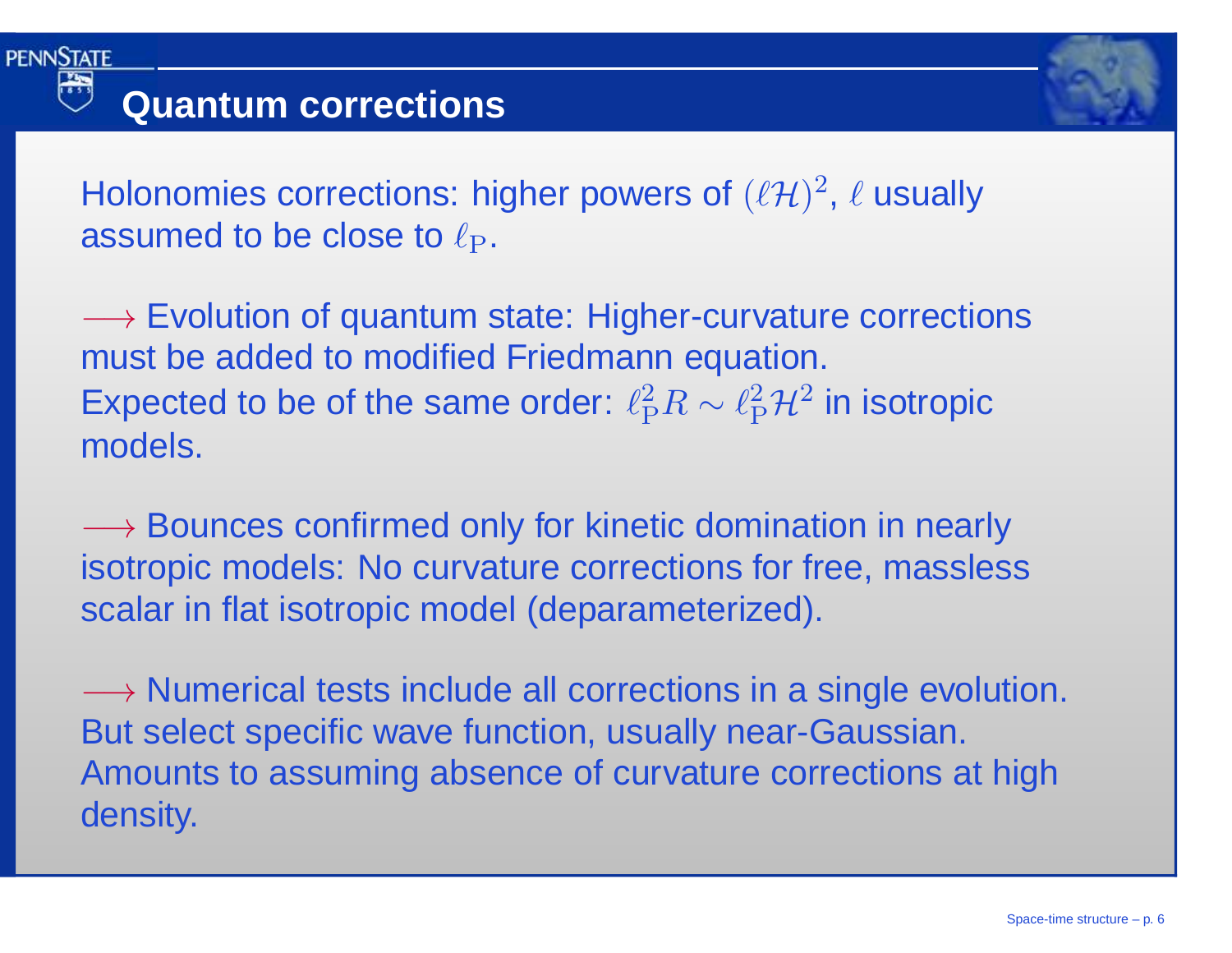



Inclusion of inhomogeneity highly non-trivial:

→ Constraints can no longer be modified at will for algebra to<br>remain first class remain first class.

—→ Not clear if modified Friedmann equation can be part of<br>consistent extension to inhomogeneity consistent extension to inhomogeneity(without using gauge fixing or deparameterization).

Several (incomplete) consistent versions known: spherical symmetry and perturbative cosmology. Imply signature change near Planckian density. No evolution through bounce.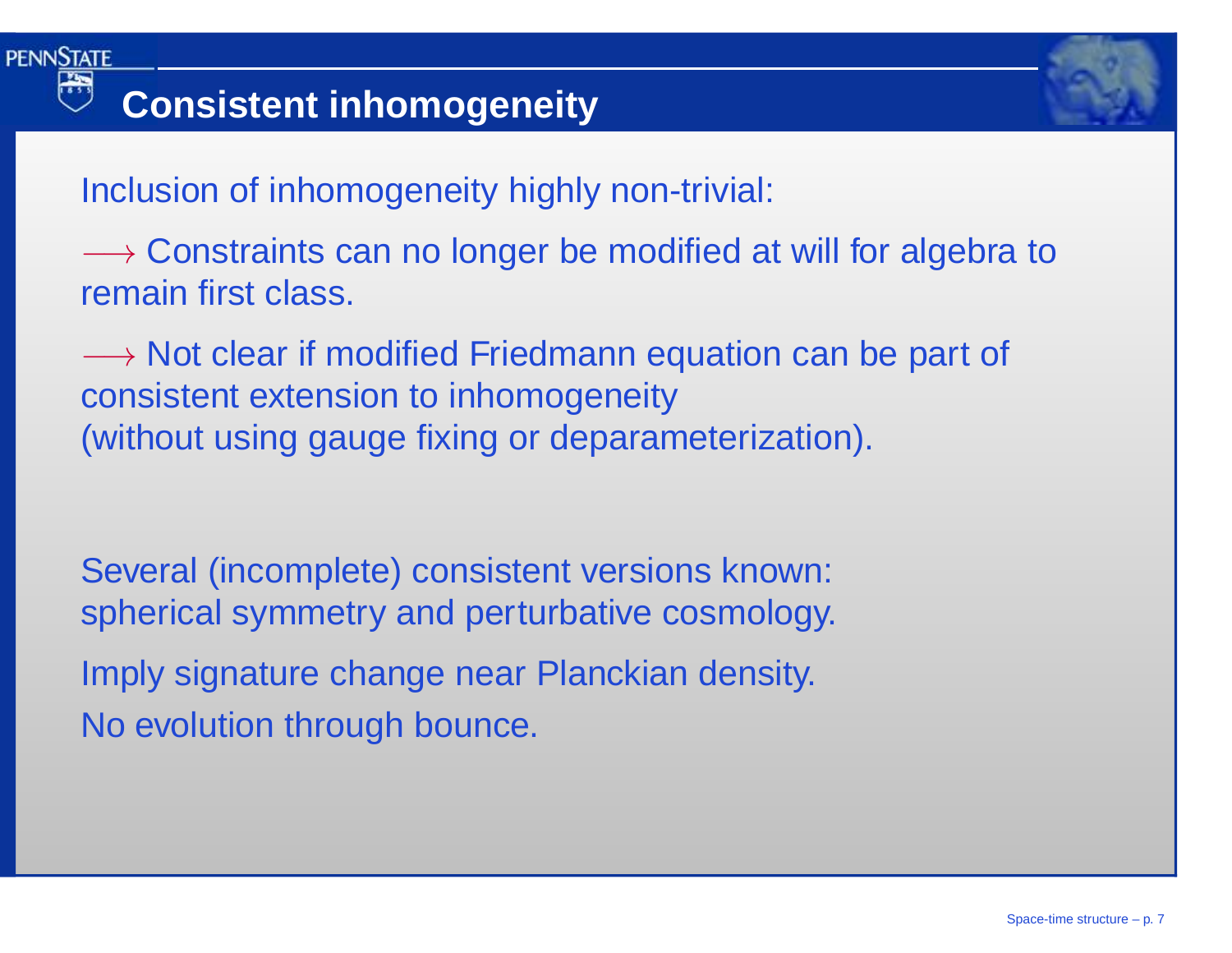

Non-linear coordinate changes — non-linear deformations of space.*w*



Hypersurface-deformation algebra:  $(S(\vec{w}(x)), T(N(x)))$  with

$$
[S(\vec{w}_1), S(\vec{w}_2)] = S(\mathcal{L}_{\vec{w}_2}\vec{w}_1)
$$
  
\n
$$
[T(N), S(\vec{w})] = T(\vec{w} \cdot \vec{\nabla}N)
$$
  
\n
$$
[T(N_1), T(N_2)] = S(N_1\vec{\nabla}N_2 - N_2\vec{\nabla}N_1)
$$

Implies Poincaré algebra for linear  $N$  and  $\vec w$  in local coordinates.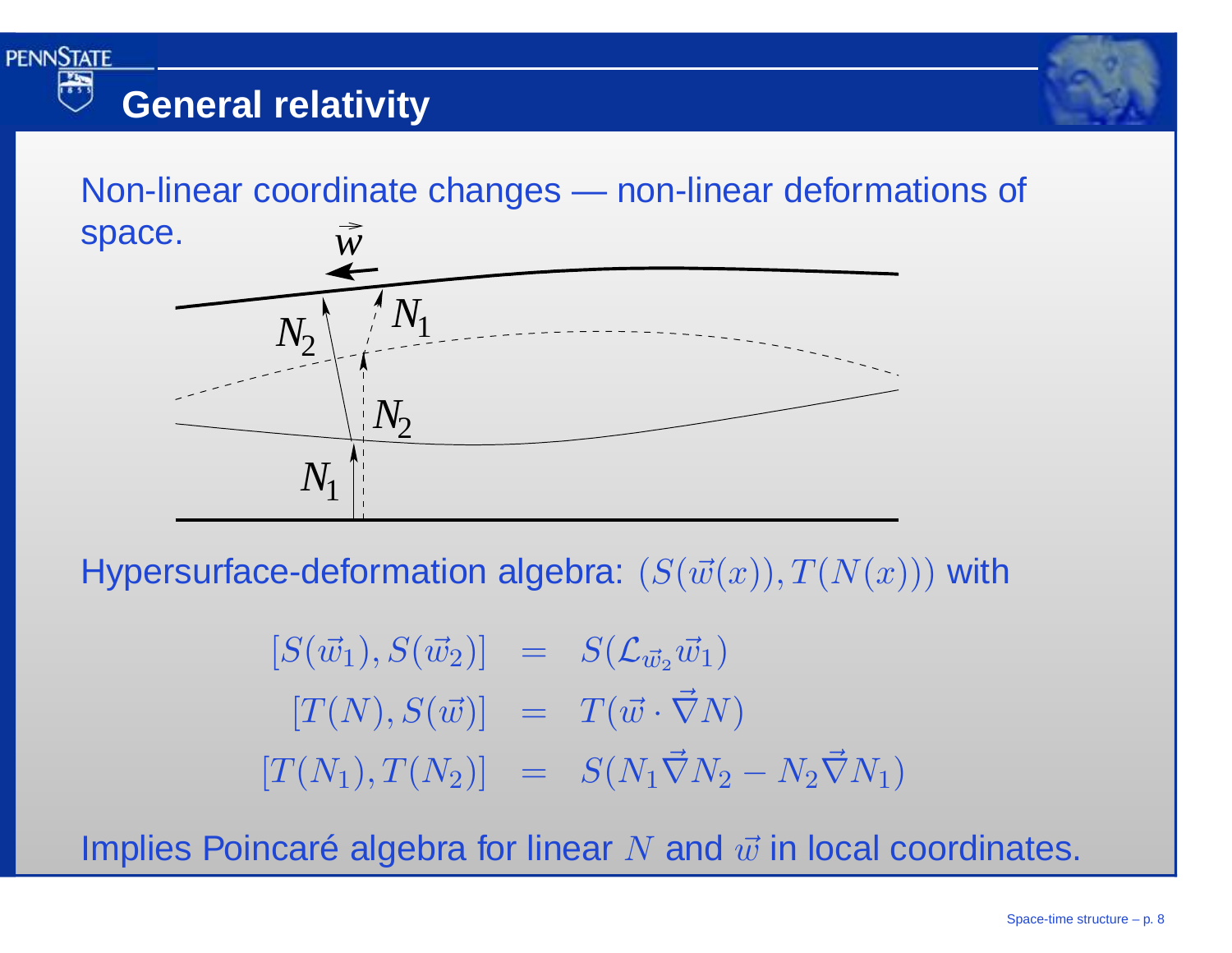### **Symmetry and dynamics**

- → Hojman, Kuchaî, Teitelboim 1974–76:<br>Cesarel arder field equations for matri Second-order field equations for metric invariant underhypersurface-deformation algebra must equal Einstein's.
- $\rightarrow$  Dirac 1958:

**PENNSTATE** 

Invariance under hypersurface-deformation algebra impliesgeneral covariance.

How does quantum physics affect hypersurface deformations?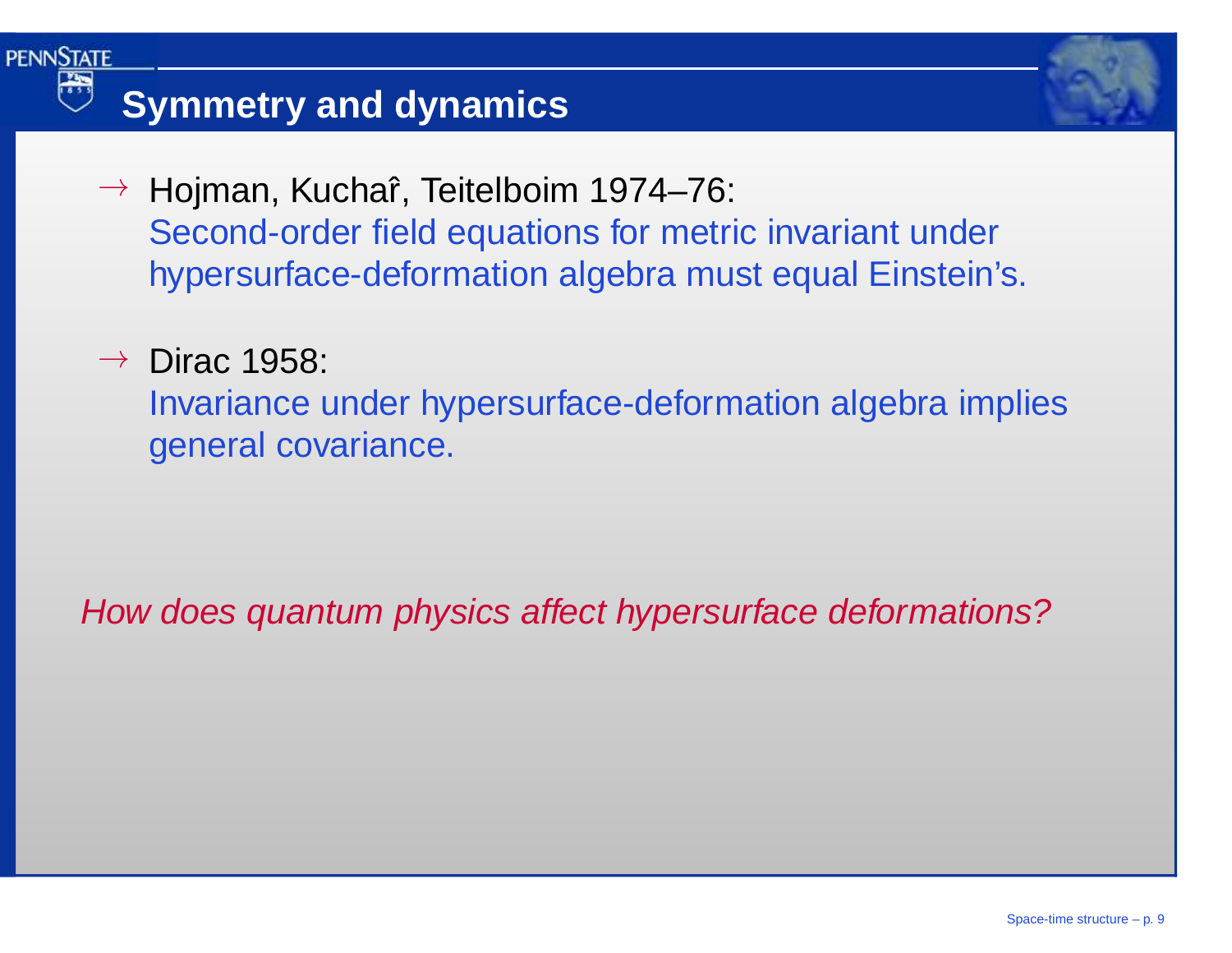



Loop quantum gravity:

**PENNSTATE** 

 $\longrightarrow$  Inverse-triad corrections from quantizing

$$
\left\{ A_a^i, \int \sqrt{|\det E|} d^3x \right\} = 2\pi G \epsilon^{ijk} \epsilon_{abc} \frac{E_j^b E_k^c}{\sqrt{|\det E|}}
$$

 $\longrightarrow$  Higher-order corrections: holonomies for curvature.

 $\longrightarrow$  Quantum back-reaction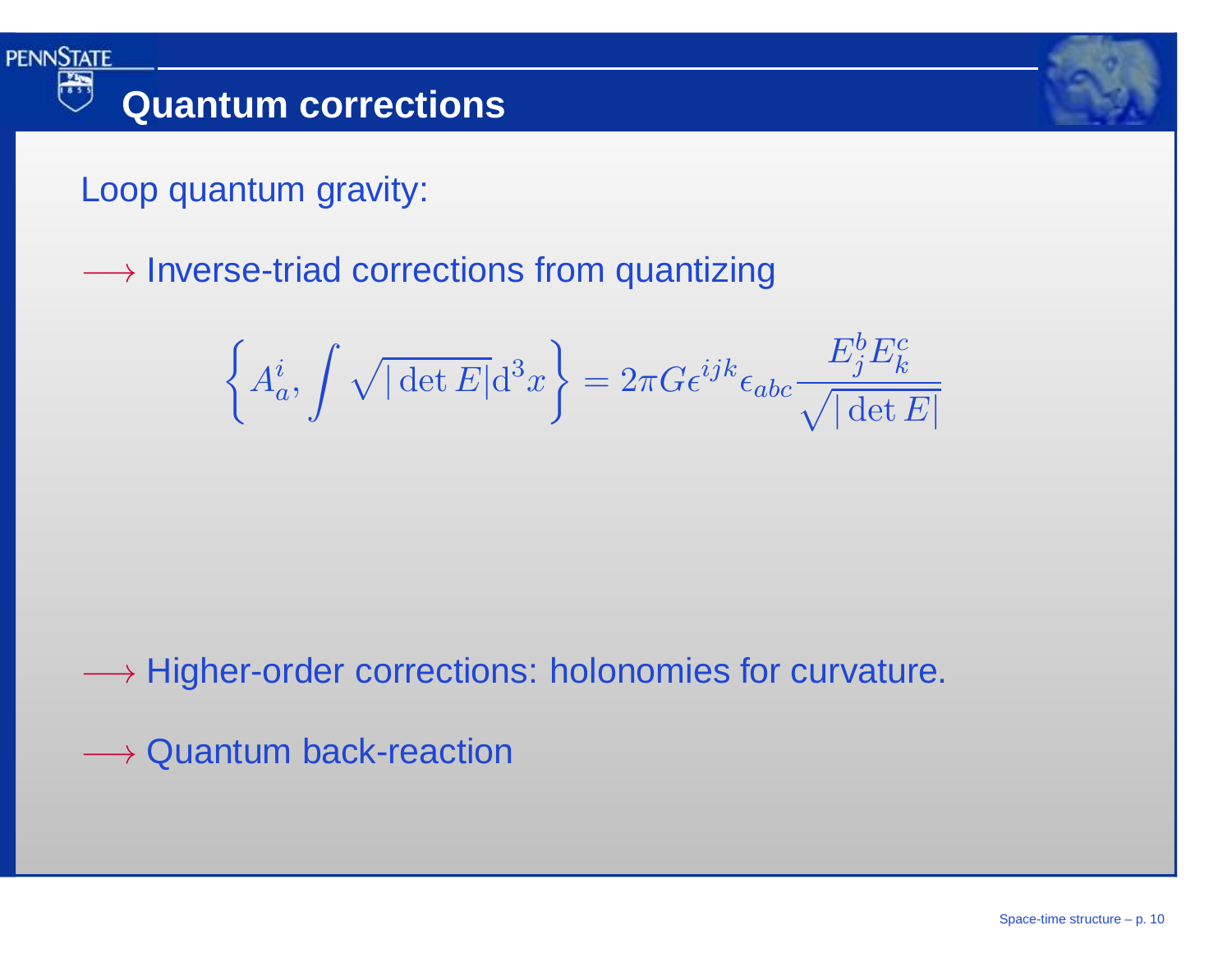



 $\longrightarrow$  Inverse-triad corrections in Hamiltonian

$$
\frac{1}{16\pi G} \int d^3x N \alpha \frac{\epsilon_i^{jk} F^i_{ab} E^a_j E^b_k}{\sqrt{|\det E|}} + \cdots
$$

→ Algebra modified. *Deform but do not violate covariance.*<br>With G Hossain M Kagan, S Shankaranarayanan

[with G Hossain, M Kagan, S Shankaranarayanan 2009]

 $\{S(\vec{w_1}), S(\vec{w_2})\} = S(\mathcal{L}_{\vec{w_2}}\vec{w_1})$  $\{T(N), S(\vec{w})\}$  =  $T(\vec{w}\cdot \vec{\nabla}N)$  $\{T(N_1), T(N_2)\} = S(\alpha^2(N_1 \vec{\nabla} N_2 - N_2 \vec{\nabla} N_1))$ 

 $\longrightarrow$  Operators in Abelian  $2+1$ .

[A Henderson, A Laddha, C Tomlin, M Varadarajan 2012]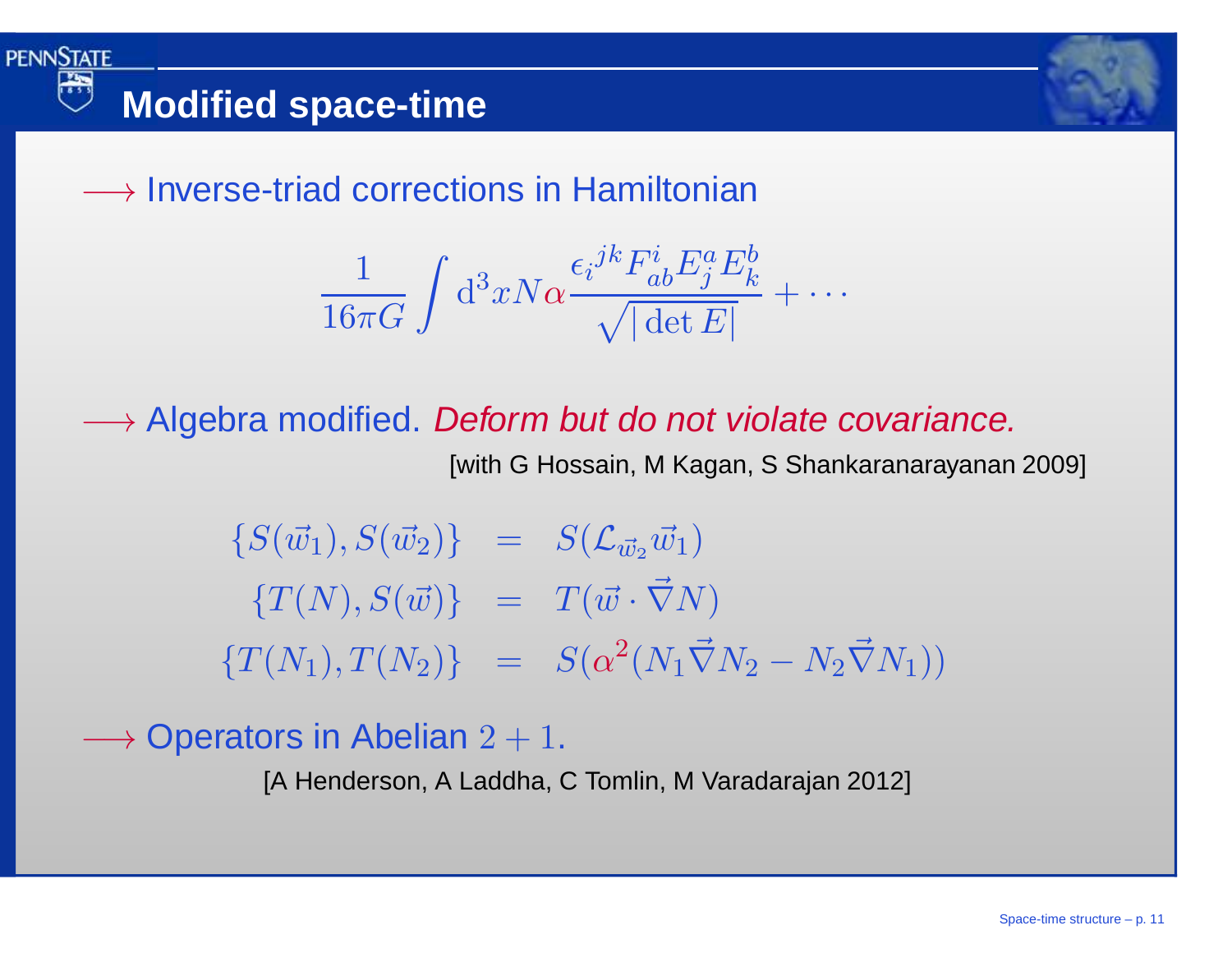需

[with G Calcagni 2010]

Dynamics of density perturbations  $u,$  gravitational waves  $w\mathrm{:}$ 

 $-u$  $''+s(\alpha)^2$  $^2\Delta u$  $u+(\tilde{z}''/\tilde{z})u=0$ 

 $-w$  $''+\alpha$ 2 $^2\Delta w$  $w + (\tilde{a}''/\tilde{a})w = 0$ 

Different speeds  $\alpha$  and  $s(\alpha)$  for different modes: characteristic corrections to tensor-to-scalar ratio.

Consistent but non-classical space-time structure: no invariant line element  $\mathrm{d}s$  $\, 2$  $^2=g_{ab}\mathrm{d} x^a$  ${}^a{\rm d}x$  $\it b$ .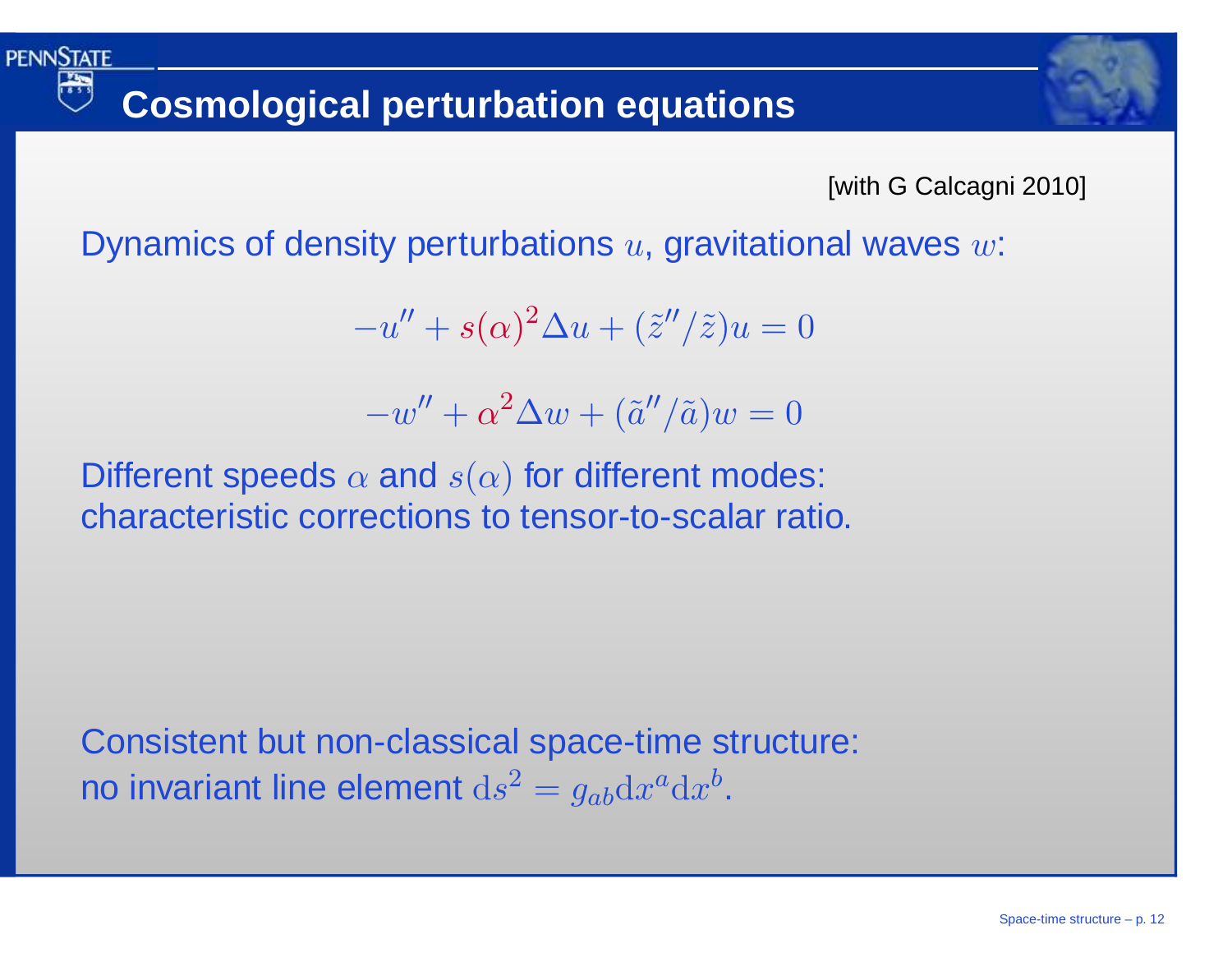Pointwise holonomy corrections:

 $\{S(\vec{w_1}), S(\vec{w_2})\} = S(\mathcal{L}_{\vec{w_2}}\vec{w_1})$  $\{T(N), S(\vec{w})\}$  =  $T(\vec{w}\cdot \vec{\nabla}N)$  $\{T(N_1), T(N_2)\}$  =  $S(\beta(N_1\vec{\nabla}N_2))$  $\bar{N}_2-N_2\vec{\nabla}N_1))$ 

with  $\beta < 0$  at high density ("bounce"),  $\beta = -1$  at max. density.

 $(\beta=\cos(2\ell c),$  or second derivative of holonomy modification function in spherical symmetry)

[J Reyes 2009; A Barrau, T Cailleteau, J Grain, J Mielczarek 2011]

Mode equation elliptic when  $\beta < 0.$ 

 $-w'' + \beta \Delta w + (\tilde{a}''/\tilde{a})w = 0$ 

Operators in  $2 + 1$ .

[A Perez, D Pranzetti 2010]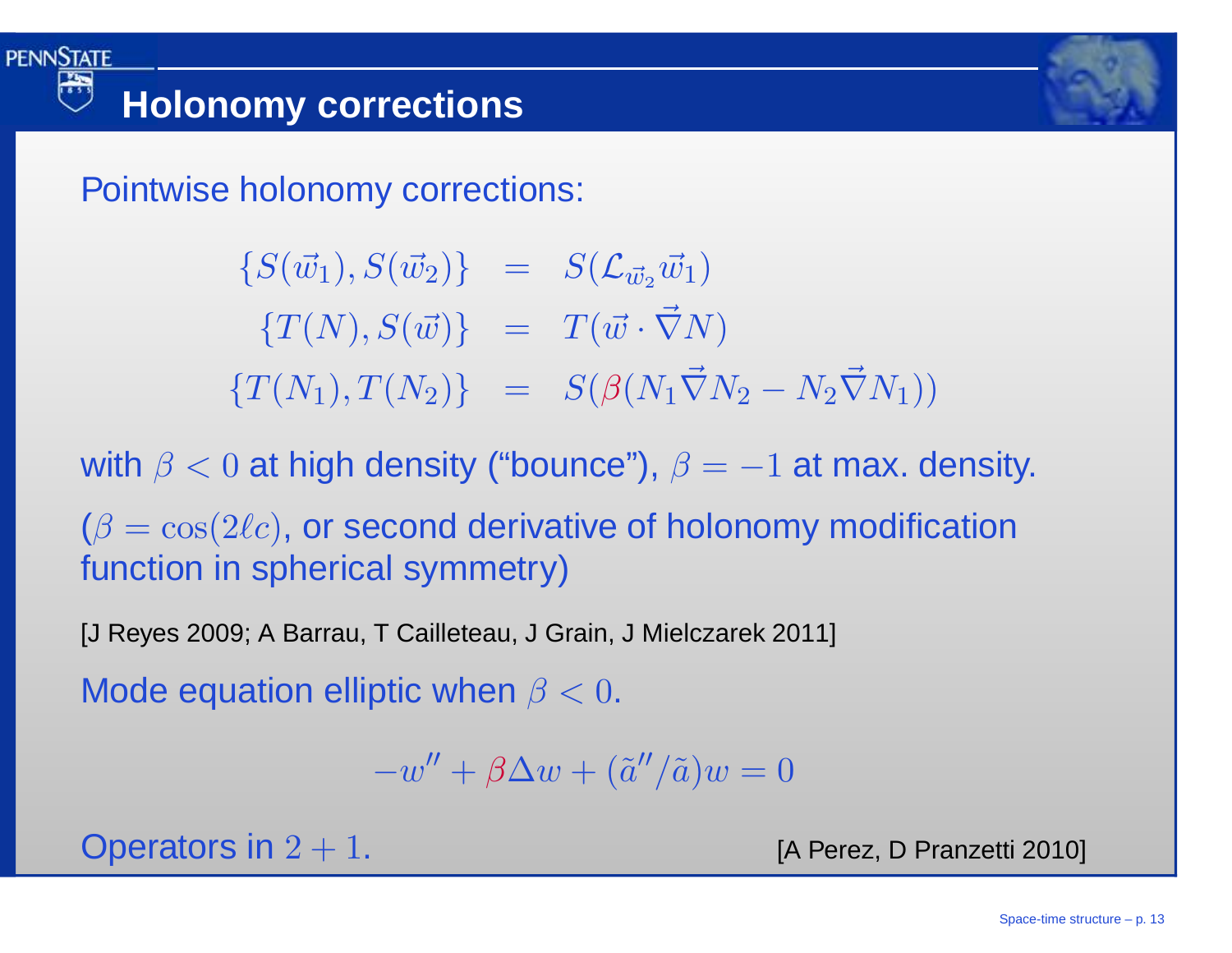

#### Space-time signature Euclidean. [with G Paily 2011]



Reminiscent of Hartle–Hawking wave function.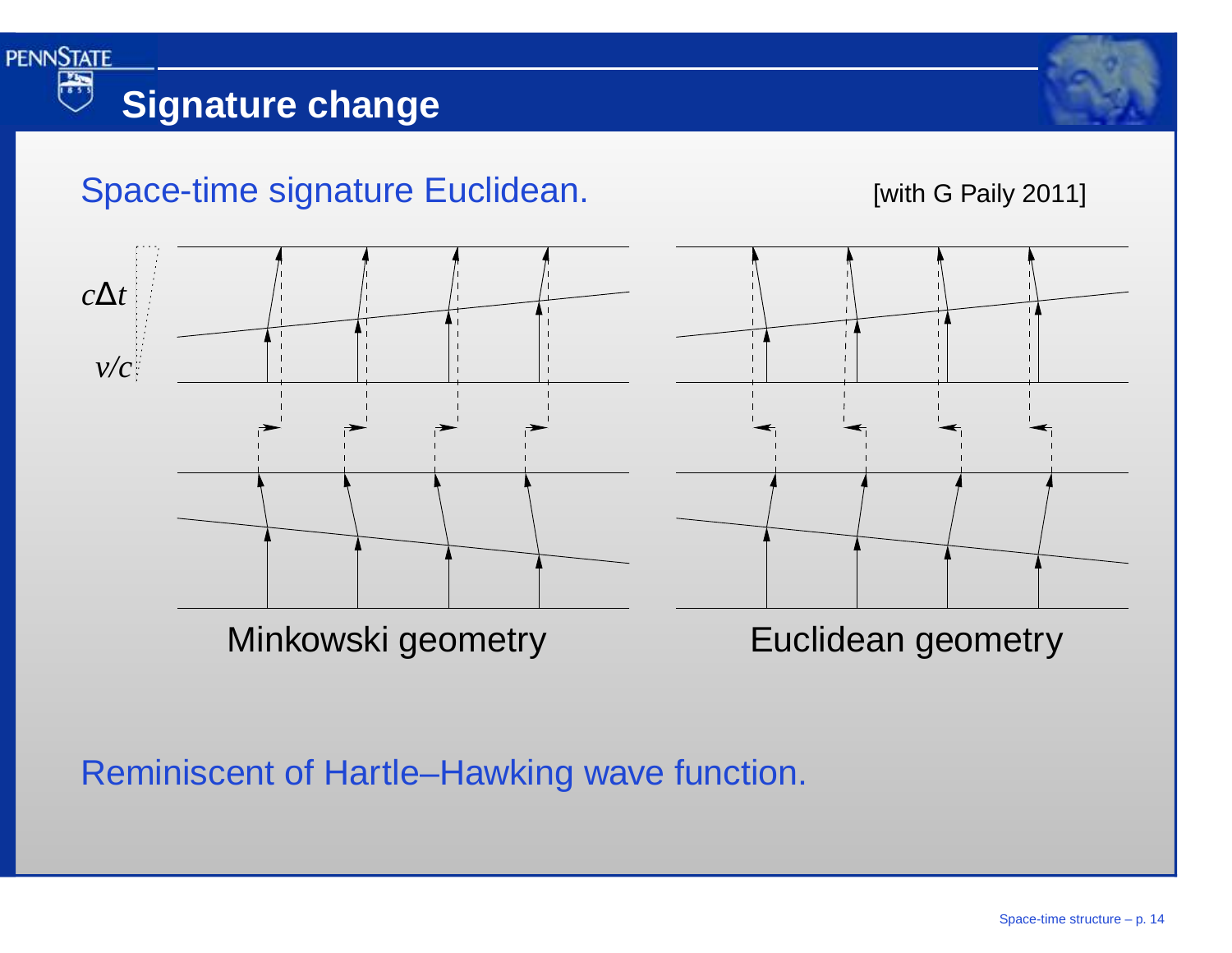



### Main incompleteness:

- → higher spatial derivatives (integrated holonomies)<br>→ higher time derivatives (susatum hask reaction)
- $\longrightarrow$  higher time derivatives (quantum back-reaction).

At high curvature,  $\partial c$  as significant as  $c^2.$   $(R \sim \partial \Gamma + \Gamma^2)$ 

But:

—→ Higher time derivatives would affect background evolution<br>as well as well.

→ Higher derivatives cannot cancel algebra deformation:<br>order of derivatives preserved by integrations by parts, and order of derivatives preserved by integrations by parts, andPoisson bracket of moments produces other moments.

—→ Random cancellation might be possible with strong<br>fine-tuning of numerical values (moments of state) fine-tuning of numerical values (moments of state). But no deformation at all for higher-curvature corrections.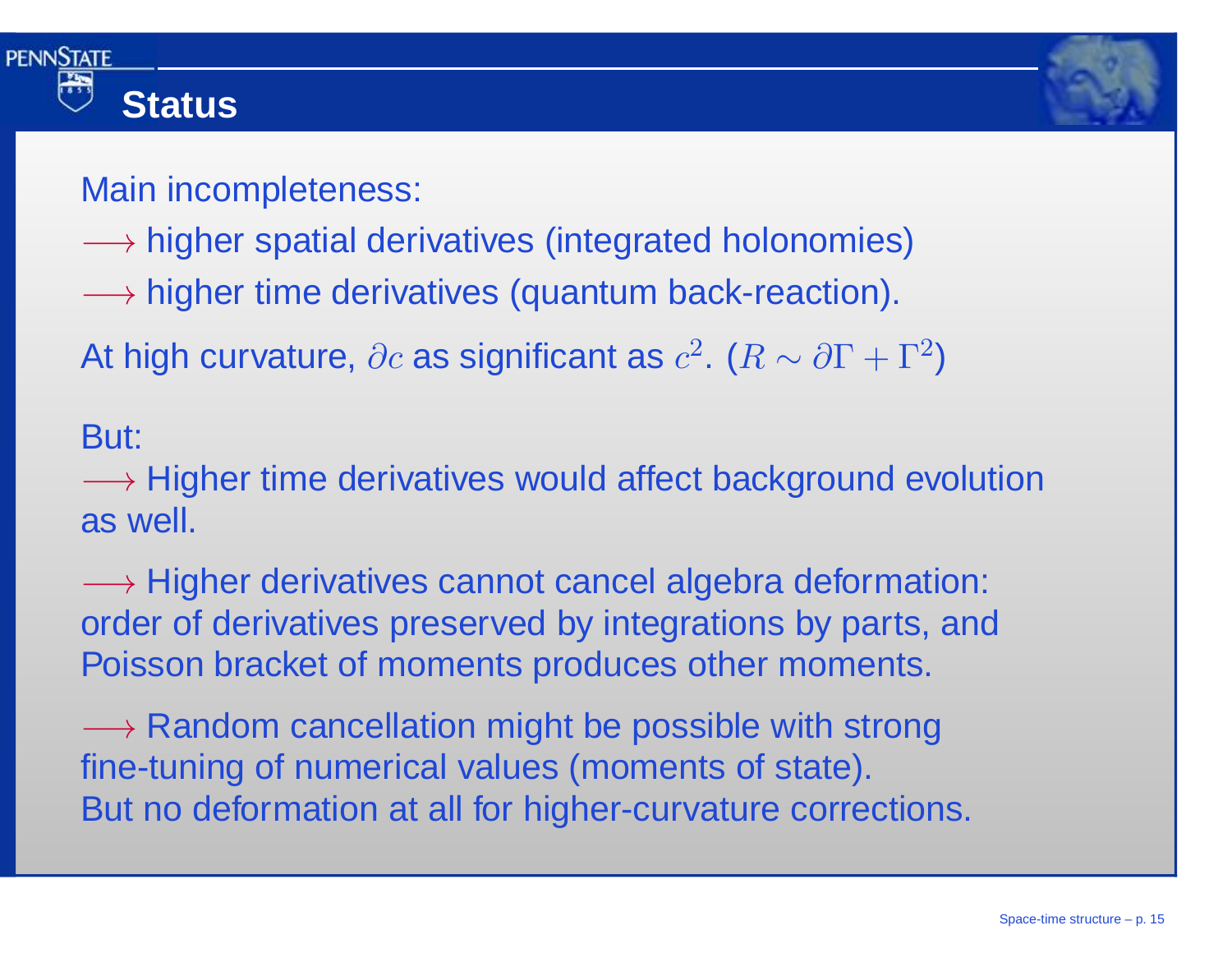



—→ The Wheeler–DeWitt equation can be hyperbolic or elliptic,<br>and it says nothing about the signature of space-time and it says nothing about the signature of space-time. Well, . . .

—→ How can small perturbative inhomogeneity possibly have<br>such a drastic effect as signature change? such <sup>a</sup> drastic effect as signature change?

Signature change is not <sup>a</sup> consequence of inhomogeneity; inhomogeneity is just used as <sup>a</sup> test field. The equation  $-w'' + \beta \Delta w + (\tilde{a}''/\tilde{a})w = 0$  is elliptic for  $\beta < 0$  no<br>matter have amalles in Spharically avamatria madels matter how small  $w$  is. Spherically symmetric models.

—→ The Hojman–Kuchar–Teitelboim analysis, in the deformed<br>case\_does.not.give.a.consistent [Riemannian] space-time case, does not give <sup>a</sup> consistent [Riemannian] space-timeinterpretation.

Sure. We are talking about effective quantum space-time.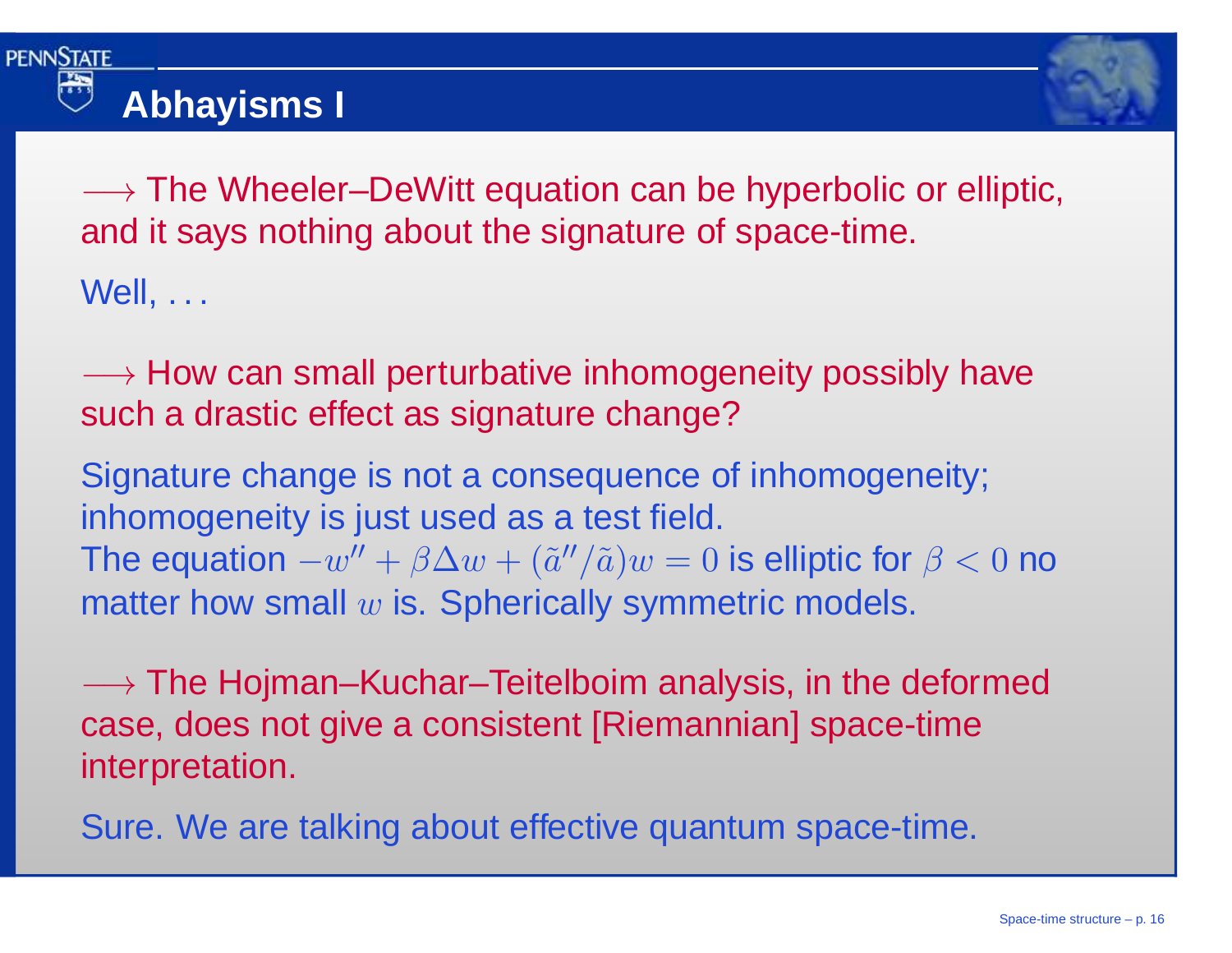

### **Abhayisms II**



—→ The phase space in the presence of quantum corrections is<br>assumed to be the same as classically assumed to be the same as classically.

No. The phase space changes when moment variables areincluded. Semiclassical expansion possible. Even when they are not included as <sup>a</sup> first approximation, loopquantum gravity implies modifications for expectation values.

—→ Sometimes, effective equations are re-quantized even<br>though they are supposed to describe a quantum theory though they are supposed to describe <sup>a</sup> quantum theory.

Quantum states in effective equations are sometimes used as <sup>a</sup> shortcut to apply established methods to fix initial conditions foran inflaton. They can be formulated at the effective level.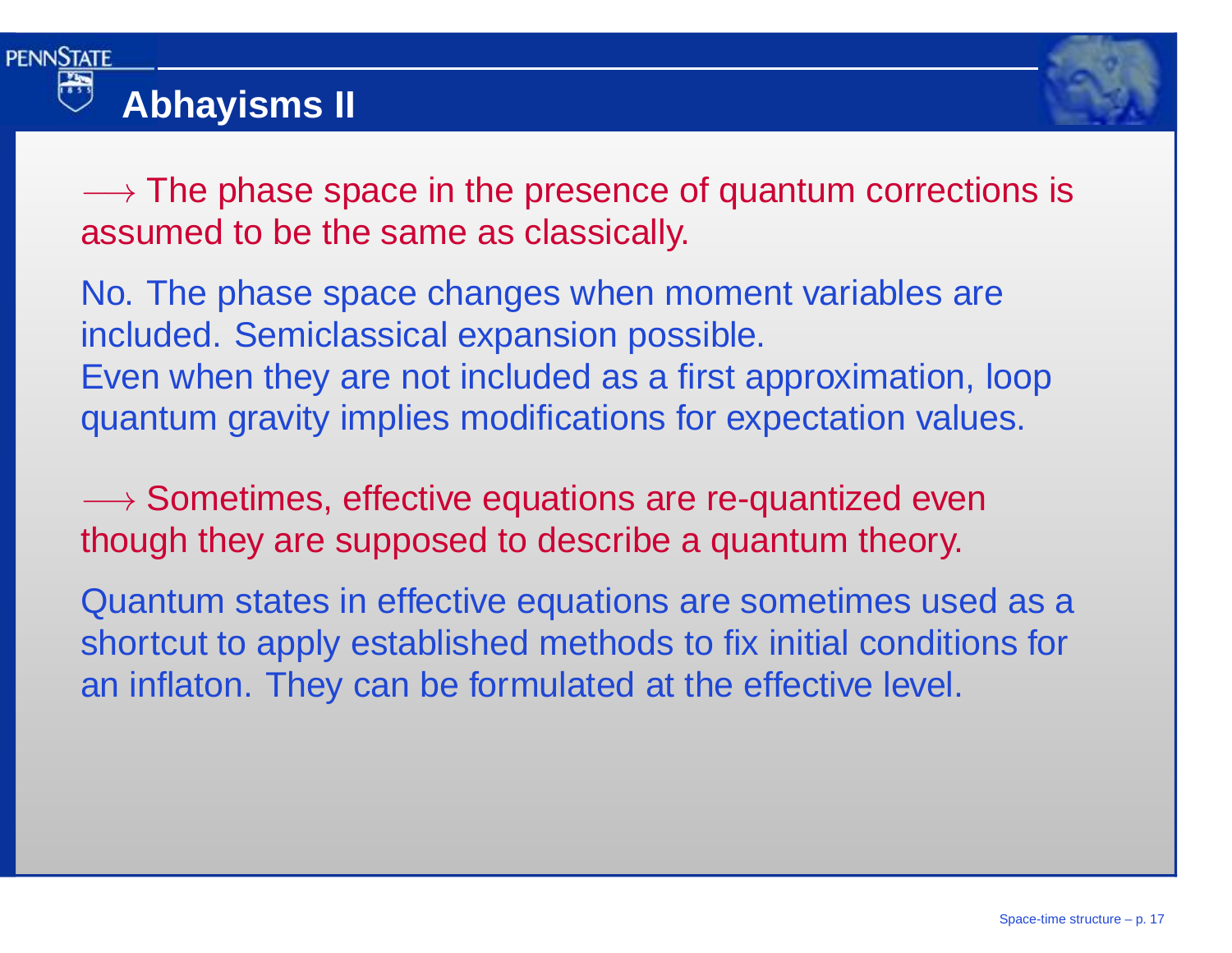

# **Abhayisms III**



→ There are consistent versions of inhomogeneity around<br>hounce models that do not give rise to signature change bounce models that do not give rise to signature change.

In such versions, one uses gauge-fixing, deparameterization, orsolves some first-class constraints before quantization. One therefore assumes some classical space-time properties without being able to test whether they give the correct quantumspace-time structure. All known loop models that do not assumeanything about space-time lead to signature change.

→ We always solve classical constraints before quantization<br>when we discuss mini or midi-sunerspace models when we discuss mini or midi-superspace models. Why is this suddenly an issue?

For mini or midi-superspace models, we solve classical second-class constraints to remove some degrees of freedom. We do not solve or fix first-class constraints that encode space-time structure.